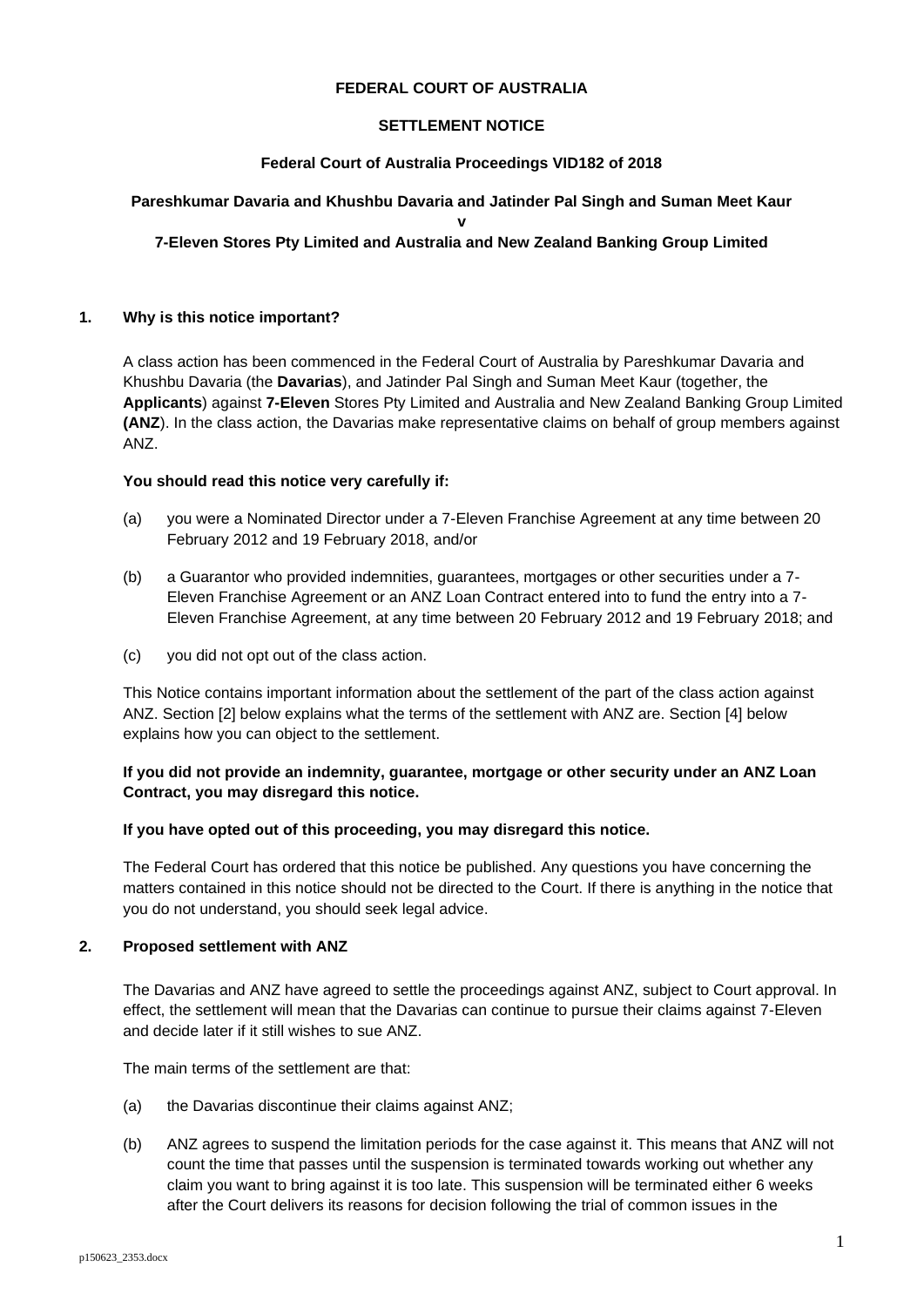proceedings against 7-Eleven, or by 6 months' written notice by either party, whichever comes first;

- (c) the Davarias and/or current group members may commence a new class action against ANZ once the suspension of the limitation period is terminated. However, the parties to the new proceeding must consent to orders that the costs incurred by ANZ and the Davarias in the current proceeding being costs of the new proceeding;
- (d) the current security for ANZ's costs paid by the litigation funder is to be returned to the funder. If a new class action is commenced against ANZ by the Davarias or another group member then the lead applicant in the new class action will have to provide the same security for ANZ's costs;
- (e) ANZ and the Davarias will otherwise bear their own costs of the current proceeding against ANZ;
- (f) group members have had an opportunity to opt-out of the proceeding, in which case they will not be bound by the settlement. If 7 or more group members, who have claims against ANZ and have not entered into a Release in the period from the commencement of the class action up to and including 12 March 2019, opted out, then ANZ had the right to terminate the deeds of settlement. ANZ has not terminated the deeds of settlement;
- (g) if ANZ commences an enforcement action in relation to a loan that ANZ provided to any group member for their 7-Eleven Franchise, that group member can still defend that enforcement action, including by bringing a counter claim against ANZ; and
- (h) ANZ will participate in any Court-ordered mediation of the proceedings against 7-Eleven.

### **3. Need for Court Approval**

The settlement with ANZ must be approved by the Court. If you are a group member, you have a right to object to that settlement.

The application by the Davarias for the Court's approval of the settlement with ANZ, will take place at a hearing at the Federal Court, 305 William Street in Melbourne on 7 August 2020 at 10:15 am (**Approval Hearing**). In determining the application for approval, the Court will consider whether the settlement is fair and reasonable having regard to the interests of the group members.

If the settlement with ANZ is approved by the Court at the Approval Hearing, the settlement will be binding on every group member who has not opted out. You will however still be able to take part in any new class action commenced against ANZ. Under the settlement with ANZ you will only be able to participate in a class action or bring an individual claim against ANZ at a later date if the limitation period applicable to your claim has not expired and the limitation is no longer suspended.

## **If the settlement is not approved by the Court following the Approval Hearing, the class action against ANZ will continue at the same time as the class action against 7-Eleven.**

#### **4. What You Must Do**

If you are in favour of the proposed settlement, there is nothing you need to do at this time.

If you wish to object to the proposed settlement, you must file a written NOTICE OF OBJECTION TO PROPOSED SETTLEMENT with the Federal Court in the form attached to this Notice and marked "Z". You must also lodge a copy with your nearest Federal Court Registry office and provide a copy of your notice to Levitt Robinson Solicitors at the address below, by no later than **4 pm on 14 July 2020**.

If you file a Notice of Objection to Proposed Settlement, you or your legal representative may attend the Approval Hearing on 7 August 2020 at 10:15 am and make further submissions to the Court in support of your objection.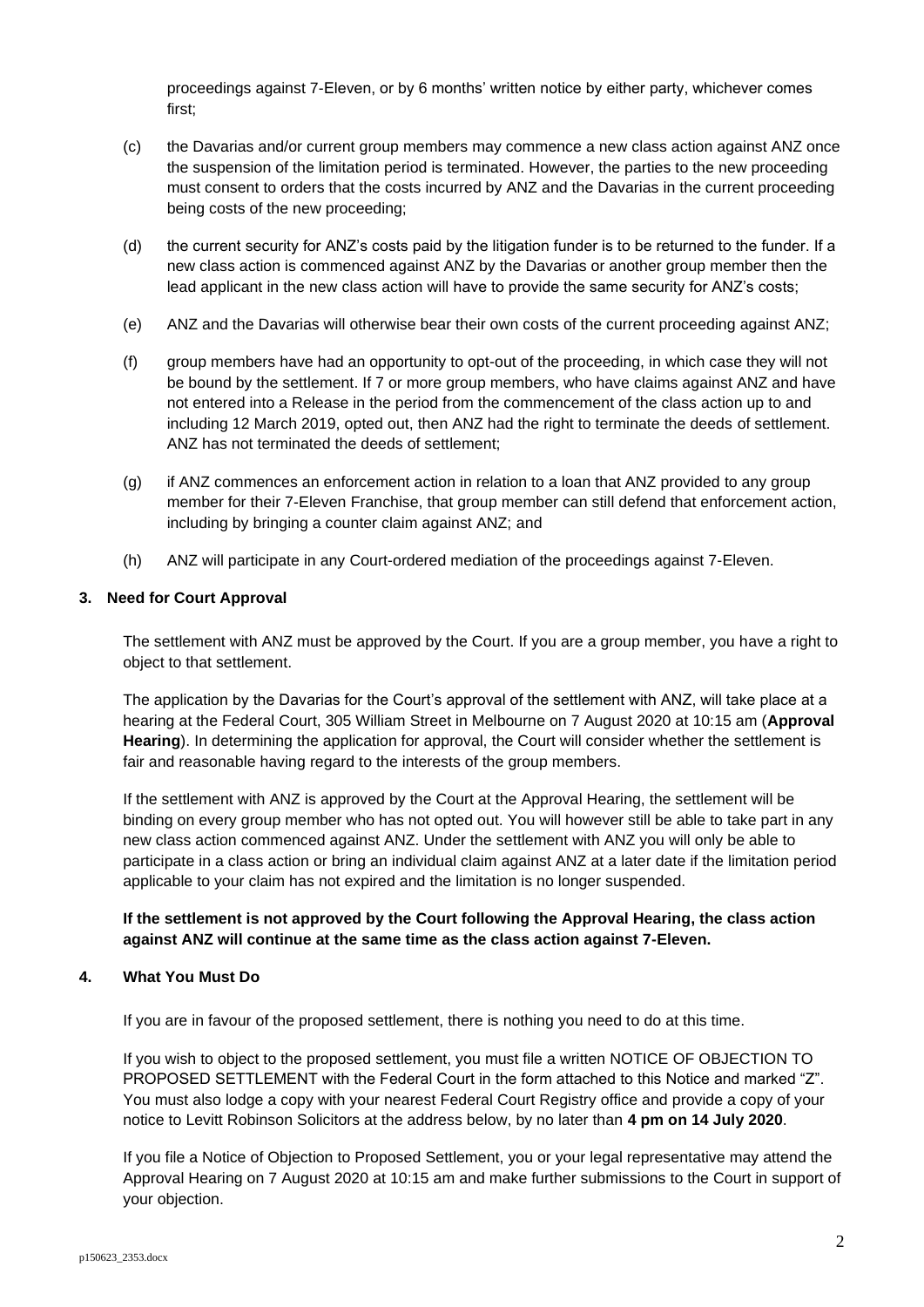## **5. What happens if the Settlement is approved?**

If the proposed settlement is approved by the Court, the class action will still continue again**st 7-Eleven and you will be bound by the outcome of the class action against 7-Eleven and the settlement with ANZ.** 

Once the class action against 7-Eleven is finished, the Davarias or another group member may still decide to sue ANZ in a class action that you can be part of. You will not be able to sue ANZ about the matters alleged in the class action by yourself without first giving a written notice to ANZ terminating the suspension of the limitation period. If ANZ commences an enforcement action against you in relation to a loan that ANZ provided you for your 7-Eleven Franchise, then nothing in this settlement will stop you from defending that enforcement action, including by issuing any counterclaim against ANZ.

# **6. What happens if the Settlement is not approved?**

If the proposed settlement is not approved by the Court, the class action will still continue against both 7- Eleven and ANZ and you will be bound by the outcome.

**Please consider the above carefully. If there is anything of which you are unsure, you should contact Levitt Robinson (whose contact details are set out below) or seek your own legal advice as discussed at section [1] above**.

Contact Details of Levitt Robinson Solicitors:

Address: Ground Floor, 162 Goulburn Street, Surry Hills NSW 2010

Phone: (02) 9286 3133

Email: [711@levittrobinson.com](mailto:711@levittrobinson.com)

## **7. Where can you obtain copies of relevant documents?**

Copies of relevant documents, including the second further amended application, the further amended statement of claim, the defences filed by 7-Eleven and ANZ and any replies to the defences, may be obtained by:

- (a) downloading them from [www.levittrobinson.com/class-actions/7-eleven-class-action/;](http://www.levittrobinson.com/class-actions/7-eleven-class-action/)
- (b) e-mailing [711@levittrobinson.com](mailto:711@levittrobinson.com) and requesting copies;
- (c) by contacting a District Registry of the Federal Court (contact details are available at [www.fedcourt.gov.au\)](http://www.fedcourt.gov.au/) and paying the appropriate inspection fee; or
- (d) inspecting them on the Federal Court website at [http://www.fedcourt.gov.au/law-and-practice/class](http://www.fedcourt.gov.au/law-and-practice/class-actions/class-actions)[actions/class-actions.](http://www.fedcourt.gov.au/law-and-practice/class-actions/class-actions)

The deed of settlement between the Davarias and ANZ may be obtained by e-mailing [711@levittrobinson.com](mailto:711@levittrobinson.com) and requesting a copy.

Please consider the above matters carefully. If there is anything of which you are unsure, you should contact Levitt Robinson Solicitors on 02 9286 3133 or [711@levittrobinson.com](mailto:711@levittrobinson.com) or seek your own legal advice. **You should not delay in making your decision**.